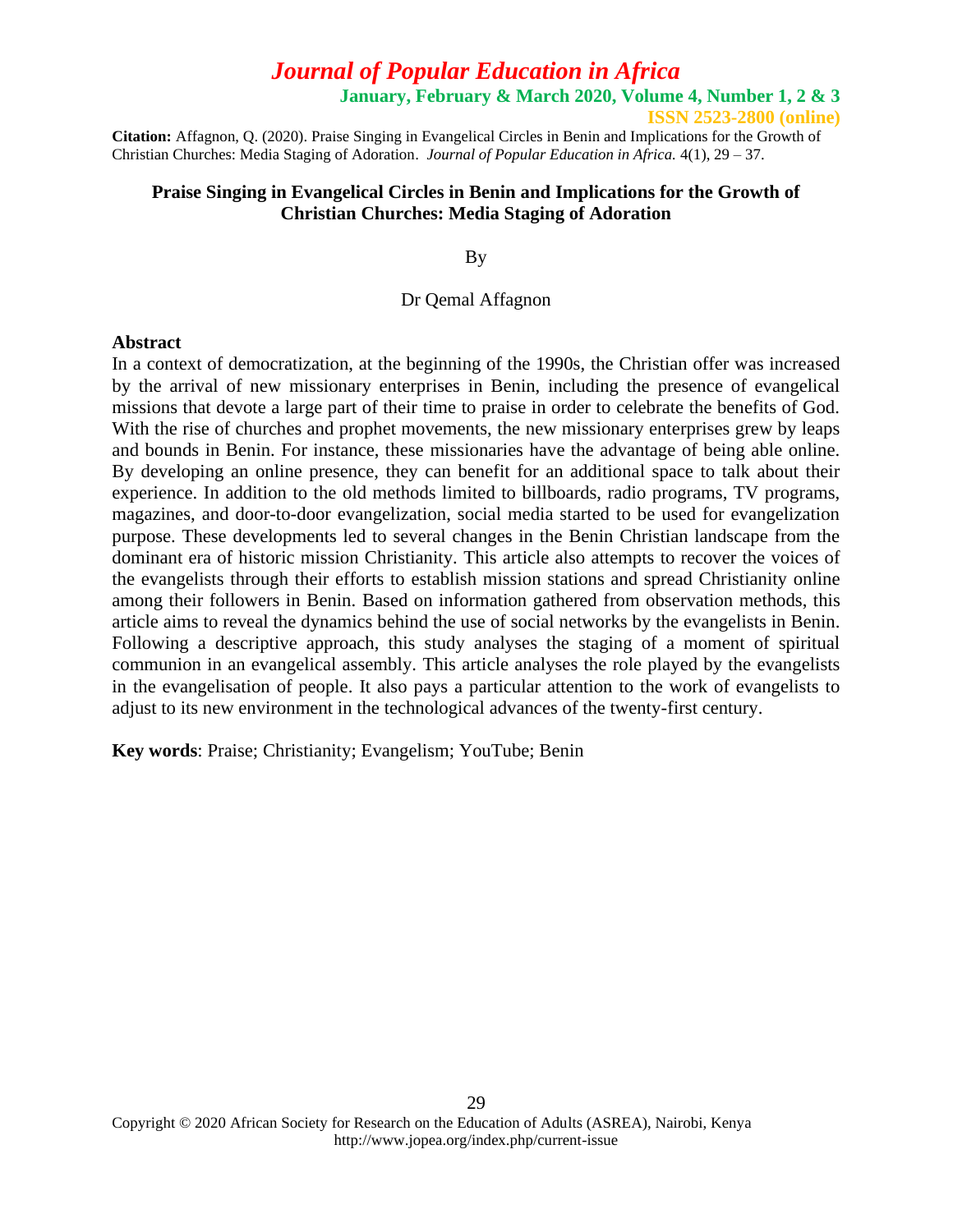**January, February & March 2020, Volume 4, Number 1, 2 & 3**

**ISSN 2523-2800 (online)**

**Citation:** Affagnon, Q. (2020). Praise Singing in Evangelical Circles in Benin and Implications for the Growth of Christian Churches: Media Staging of Adoration. *Journal of Popular Education in Africa.* 4(1), 29 – 37.

## **Praise Singing in Evangelical Circles in Benin and Implications for the Growth of Christian Churches: Media Staging of Adoration**

## By

### Dr Qemal Affagnon

### **Introduction**

Recent research on sub-Saharan Africa highlights the remarkable success of evangelical churches in recruiting their followers from among the population. These two words from the same root are: *euangelion* which means good news or gospel in French and *euangelizômai* which means to announce, proclaim or give the good news. Regarding the religious practices in Benin, evangelization is not specific to the evangelical communities. The Catholic Church was the first to claim evangelization, but the term now refers to many Christian religious movements. These Christian religious movements managed to establish and expand at a breath-taking speed in Africa at the turn of the 1980s (Mayrargue 2004). Within the religious field, the dynamism that affects these communities is manifested in a variety of models of worship, religious attitudes and the practice of praise.

About these new churches, Paul Gifford says:

In every major city, from Harare to Freetown and from Nairobi to Kinshasa, these new churches were met every Sunday in schoolrooms, cinema and drama rooms, under halls and in hotel conference rooms where they celebrated their services. Some of them have become great churches with a remarkable profile in just a few years.

For (Gifford 2001), these churches very quickly managed to take over places such as public squares and football stadiums. (Mayrargue 2008) states that the evangelical churches are first of all looking for a place to establish their activities. In some cases, the choice of the location of these new places of worship refers to data specific to the history of each church. This may be the Pastor's place of residence, for example.

> Outside the pastor's place of residence, the choice of the location of a church can be motivated by a strategy of conquering certain spaces or districts. When it is not a conquest strategy, economic considerations such as the cost of renting space or the presence of other competing religious actors are taken into account by evangelical missions. In the General Mathieu Kérékou friendship stadium, for example, evangelization campaigns were conducted by international evangelists through public sessions of miraculous healing. In the eyes of the evangelical missions, the General Mathieu Kérékou friendship stadium is one of the buildings for collective use that can accommodate thousands of people.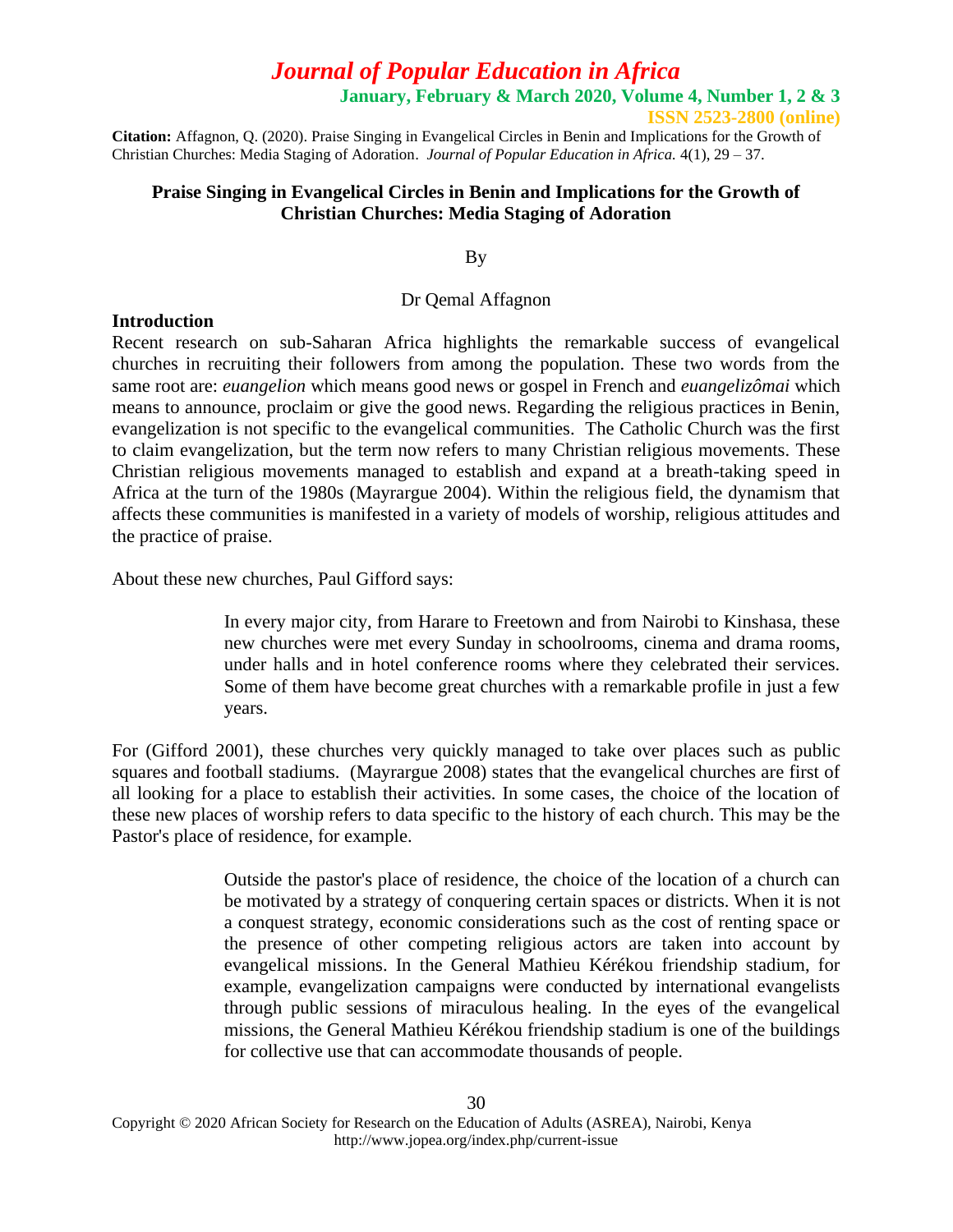**January, February & March 2020, Volume 4, Number 1, 2 & 3 ISSN 2523-2800 (online)**

**Citation:** Affagnon, Q. (2020). Praise Singing in Evangelical Circles in Benin and Implications for the Growth of Christian Churches: Media Staging of Adoration. *Journal of Popular Education in Africa.* 4(1), 29 – 37.

Moreover, these buildings are most often used by televangelists who heavily rely on the media globalization of the religious people. In Africa, (Apprill & Ziavoula 2005) point out that these televangelists owe their success mainly to the religious turmoil of the continent.

In Benin, apart from crowded places such as the General Mathieu Kérékou friendship stadium, the evangelists also choose gathering places such as private homes, schoolrooms, built lands, hotel and hostel halls. (Mayrague 2008) adds that health centres and hospitals are also spaces where an evangelical presence is perceptible on Beninese soil. Regarding the penetration of the evangelists into the public space, (Mayrague 2008) states that the same applies to the Cotonou Central Prison, which is a suitable place for evangelization. In comparison with the Catholic Church, (Apprill & Ziavoula 2005) note that the evangelists advocate an approach based on the promotion of emancipatory values in relation to local traditions. With the support of the transnational networks to which they belong, (Apprill & Ziavoula 2005) insist that the Evangelical Churches offer their followers a pan-African openness based on biblical values that are radically universalist, trans-territorial and in an outwardly break with ancestral traditions. In this way, evangelical churches contribute to the dissemination of new paradigms concerning the place of the individual and social cohesion in the urban space.

Among evangelicals, worship is the business of the whole assembly, not just the one of the pastors. Each member with the gifts received from the Lord can therefore take part in the worship process. This reality creates the basis for collective worship with the possibility for all individuals to live their faith in a relaxed way. It is not uncommon to see bars or restaurants integrated into evangelical places of worship. During evangelical services, the congregation can clap their hands during times of praise, for example.

Unlike Catholic Christians, the evangelists also take pleasure in using the multimedia tools during sermons and recordings can be made available on social networks. Through this type of practice, these Churches multiply the parish and associative functions so that each believer finds a place and plays a particular role in the religious system. As a space of communion, they become in a way places of renewal for those who find themselves destabilized by their difficulty in finding a professional or social status. Taking advantage of this strategic approach, the evangelical churches were able to weaken the existence of other churches such as the Catholic Church in Benin. Over time, the latter has thus lost its religious monopoly.

In a religious environment where the pastor occupies an increasingly unique and intimate position in the lives of the actors of society, the pre-existing churches must now face strong actions from these evangelical movements. However, this observation deserves to be strongly qualified. Indeed, despite the strong growth of the so-called revival churches in the Beninese religious landscape, no evangelical wave has succeeded in overrunning the Beninese society, to the point of fundamentally weakening other currents of religious expression or colonizing the public space for its sole benefit.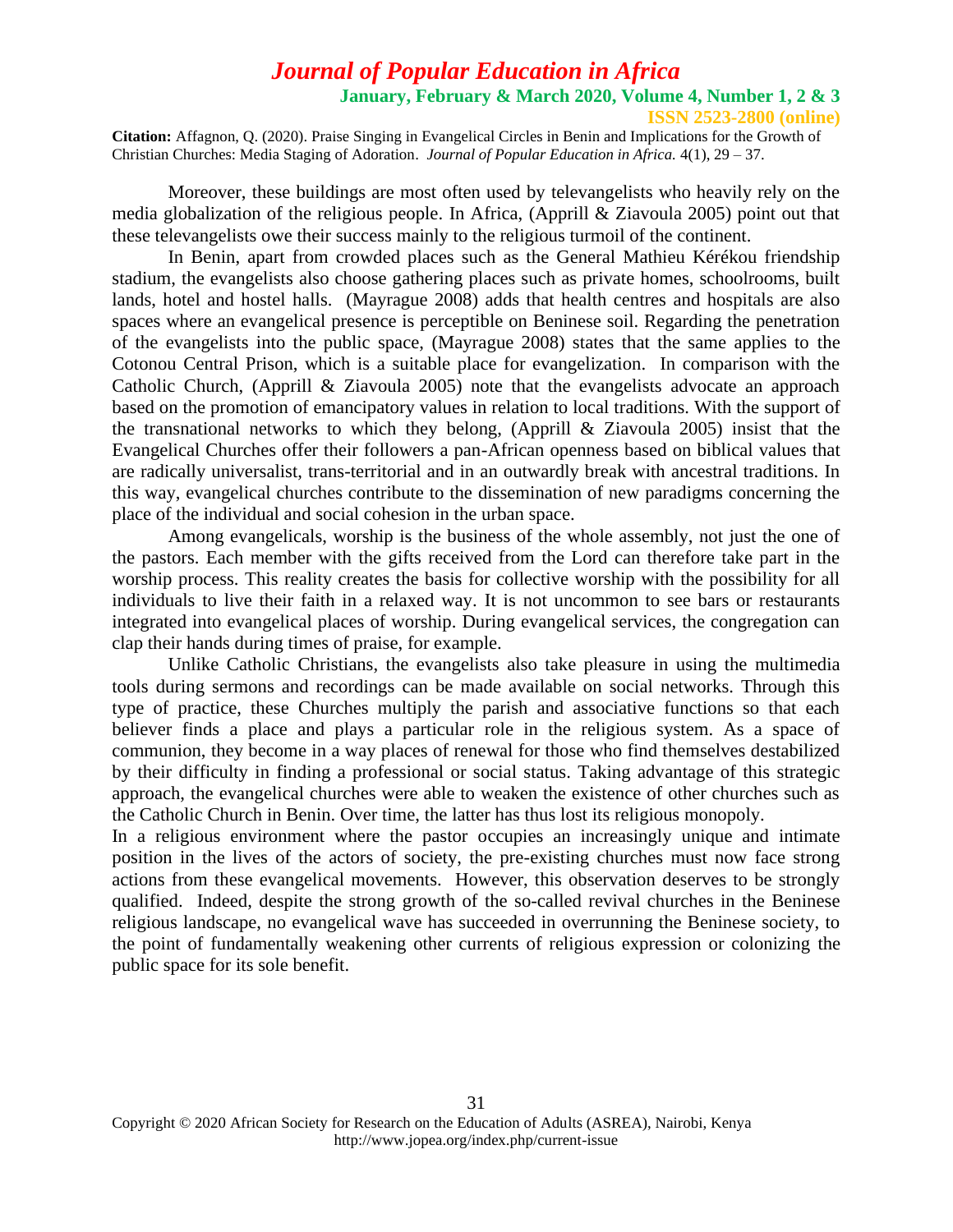**January, February & March 2020, Volume 4, Number 1, 2 & 3**

**ISSN 2523-2800 (online)**

**Citation:** Affagnon, Q. (2020). Praise Singing in Evangelical Circles in Benin and Implications for the Growth of Christian Churches: Media Staging of Adoration. *Journal of Popular Education in Africa.* 4(1), 29 – 37.

#### **Statement of the Problem**

Many pastors have embraced the use of technology in their religious and ministerial practices in Africa. This paper will therefore explore a range of views of the use of new technology in religious contexts. The paper presents the ways, information technologies are impacting the evangelical church in Benin. The challenges with the adoption of new technologies by these evangelists will be discussed, with insights from the literature.

Since the use of these tools can also pose legal, ethical, and theological challenges, this paper will identify potential threats and suggests some ways churches and religious organizations can begin to address these challenges. Content analysis constituted the data collection methodology used for the study. According to (Downe-Wamboldt 1992), the objectives of content analysis are as follows: to describe substance characteristics of message content, to describe form characteristics of message content, to make inferences to producers of content, to make inferences to audiences of content and to predict the effects of content on audiences. Given these purposes of content analysis as suggested by Downe-Wamboldt, this article used the Youtube activities of Pastor Elvis Dagba, founding President of the Ministère d'Evangelisation et de Perfectionnement des Saints (MEPS) as a case study. In addition, a couple of key areas of ethical concern will be identified from the use of technology in the African context.

#### **Spread of Faith Through Social Media**

On internet, online movements from the so-called revival churches are now able to gain followers at rates unimaginable in the past. The observation of the development of worship in the so-called revival churches reveals a plurality of practices. These practices include praise and worship. On YouTube, for example, the video of a form of worship celebrated by Pastor Elvis Dagba allowed us to see that praise occupies an important place during this man of faith's preaching. The video featuring Elvis Dagba was viewed three hundred and sixty-five times on YouTube, an online video sharing platform. The video lasts four minutes and forty-eight seconds and was uploaded on September 15, 2017. As soon as the recording starts, we see Pastor Dagba leading a sung office, with a microphone in his hand. While going back and forth with his second hand in his pocket, the Pastor directs the ceremonial, furnished with music that sometimes rhythms the congregation's dance steps, the clapping of their hands or the raising of their hands to the sky.

During evangelical services, it can happen that the raising of hands to heaven, the clapping of hands that accompanies music or dance, are bodily expressions that allow some people in the congregation to give free rein to their emotions. This observation is not insignificant because (Lecourt 1977) states that the sensory and emotional power of music has long been recognized, among others by Plato and the Bible. In addition, (Lecourt 1977) adds that the element of music that is most often exploited is its calming effect. For its part, (Abran 1989) points out that according to Aristotle, music has the power to form character and that according to Cicero there is a direct link between music and the heart, which is the consciousness of a people. (Rivière 1997) notes that the Greeks used various instruments, rhythms and sounds to influence people's moods. One minute after the video starts, the Pastor sings: "What your heart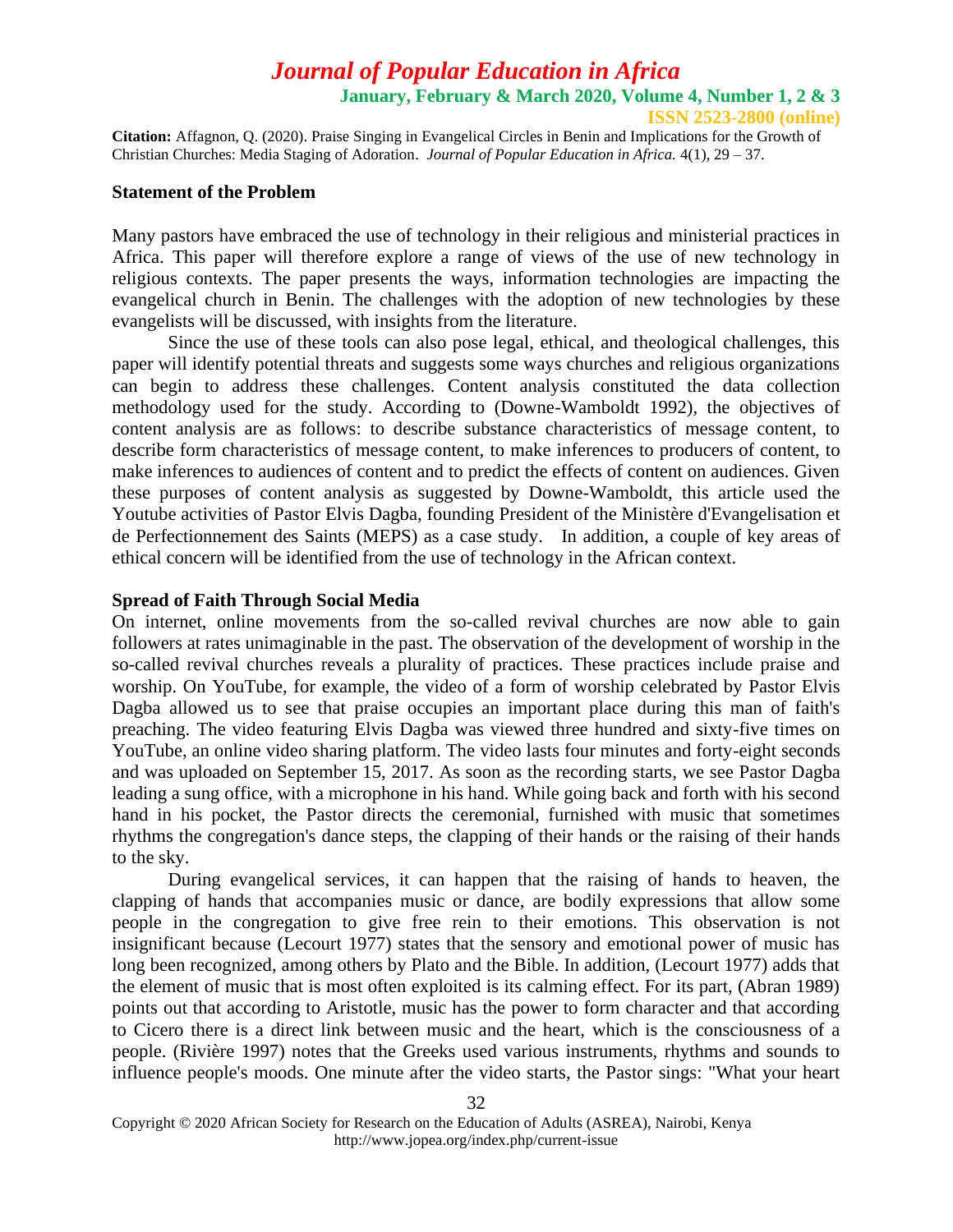**January, February & March 2020, Volume 4, Number 1, 2 & 3**

**ISSN 2523-2800 (online)**

**Citation:** Affagnon, Q. (2020). Praise Singing in Evangelical Circles in Benin and Implications for the Growth of Christian Churches: Media Staging of Adoration. *Journal of Popular Education in Africa.* 4(1), 29 – 37.

desires, it will do for you". Very quickly, the ceremonial is interspersed with cries, and exhortations in national languages.

The sung service begins first in French before switching to national languages. We see Elvis Dagba very comfortable in his movements as the singing and instruments become more and more powerful. Adopting a serious attitude, he calmly walked to the edge of the stage and moved like an officer who had come to inspect his troops. One could deduce from the overall movement on the video that the pastor managed to heat the room, an advantage to Elvis Dagba's credit. Despite the daily difficulties of his followers, he tries to convince them at the microphone so that they can put their trust in God. Thus, (Rivière 1997) notes that in traditional music, sound rhythm and music are often used to generate modified states of consciousness.

The images in the video show that for the people present at the ceremony, it is obviously an important moment of communion and sharing of experiences. In a warm atmosphere, the audience takes an active part in the office. The songs of praise performed are popular local melodies and include short and easy to sing choruses in both French and the national language.

For evangelicals, making use of popular praise is an eminently strategic act. In religious circles in general and in evangelical congregations in particular, when instruments are played, music and praise can help practitioners to become more emotionally involved in the service. This allows them to be more receptive to the Pastor's sermon, for example. Under these conditions, the faithful can better participate in the success of the celebration. Indeed, when the eyes are not fixed on a text, people have a large margin of freedom in their movements. Members of an assembly who cannot read can thus sing praises without complexes.

Through his presence, Pastor Dagba invigorates his followers who express their joy aloud on the video. Through the charisma he displays during his musical performance, Dagba seems to use his musical talent to show that he is full of energy and positions himself as a kind of guiding thread between the sky and his audience. This positioning seems to positively influence the assistance that accompanies the Pastor with strong bodily expressions such as shaking the head and punching in the air as if to strike down an invisible opponent. At the bottom of the video, we can see an illustrative commentary on this subject.

One Internet user commented: "Congratulations Pastor, be great in spirit, the enemy is defeated". The series of praises performed with the support of a modern orchestra takes on the appearance of a show that seems to confirm the many talents of the Beninese preacher in front of an audience, whose number of women present is greater than that of men and children. As can be seen from the video, women often constitute the overwhelming majority of the evangelical audience. Like the cult celebrated by Elvis Dagba, it is through female voices and bodies that praise, and worship reach their peak during evangelical preaching. In Cotonou, Elvis Dagba is one of the pastors who have revealed themselves on the evangelical scene through their charisma. This revelation was made through the creation of the Ministry of Evangelization and Perfection of Saints (MEPS). It is a Church that emphasizes prayer and deliverance and values the collective expression of a desire for commitment and ardent faith through song, music, prayers, Bible readings and other expressions. In evangelical churches, (Stolz, Favre, Gachet & Buchard 2001) note that some evangelical leaders organize their community like Elvis Dagba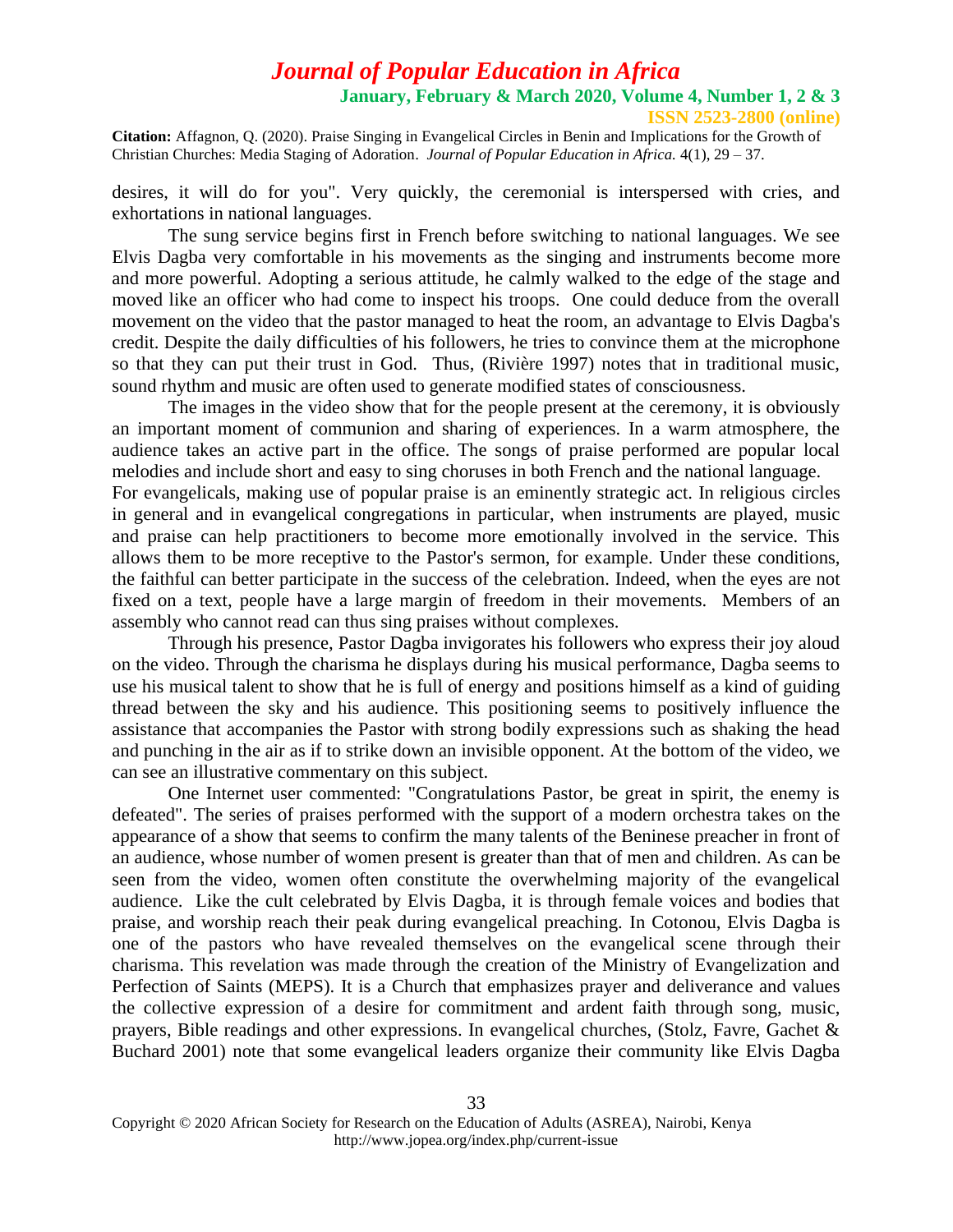**January, February & March 2020, Volume 4, Number 1, 2 & 3**

**ISSN 2523-2800 (online)**

**Citation:** Affagnon, Q. (2020). Praise Singing in Evangelical Circles in Benin and Implications for the Growth of Christian Churches: Media Staging of Adoration. *Journal of Popular Education in Africa.* 4(1), 29 – 37.

using their personal charisma. In Pastor Dagba's case, this charism is manifested, for example, through his talents as an orator.

### **An oral liturgy focused on worship**

Apart from the power of his verb, Elvis Dagba has also made a name for himself as an artist, composer and singer of Gospel music, with several albums to his credit. Thanks to his musical talents, Elvis Dagba writes melodies to slow rhythms. Sometimes his songs are accompanied by dynamic or very rhythmic rhythms. Listening to the melodies he has produced, it appears that the man of God shows a preference for themes such as love of God, religious values, the encounter with God and prosperity.

With music, one could deduce that Elvis Dagba's objective is to use melodies as a means of spreading his religious teaching. In addition, in this case, music represents an important means of raising public awareness of religious values, thanks to the references of a certain musical culture. From this observation, we can think that through this activity, which is religiously educational, Elvis Dagba is convinced that he is able to create an art capable of haranguing the crowds. As part of his pastoral activities, Elvis Dagba is also one of those evangelical pastors who devote part of their time to building a space for listening and accompanying their faithful.

At the beginning of his Ministry, Elvis Dagba quickly became known by getting closer to his followers and their daily concerns. Through frequent use of the radio and television broadcast media, Pastor Dagba has set about performing an eminently relational function with his audience. In the early 2000s, (Noret 2007) observes that the Church of Elvis Dagba is characterized by a strong proximity to the media. In practice, Dagba had weekly one-hour programmes on three non-confessional stations broadcasting from Cotonou. He was featured in Parole de vie on Wednesdays on radio Capp Fm. Every Thursday, he was followed on Radio Tokpa in the program Opération sur la breche and could be followed every Friday in the Voie du défi on Radio Star. During these various programs, listeners could intervene live by telephone to obtain advice and prayers from young Pastors. Through this attitude of proximity, built and worked on a regular basis and through the relationship of trust he tried to build, Elvis Dagba has managed to acquire a certain legitimacy over time. As pointed out (Noret 2007), this search for legitimacy makes it possible to understand why Elvis Dagba took the trouble to invite Michel Gohou to Benin in 2007. Indeed, Michel Gohou has made himself famous in the past thanks to his activities within the troupe Les Guignols d'Abidjan. Within this company, for example, he toured in the series Les Guignols before playing in the series Ma famille . In the West African television landscape, these are two programmes that have been very successful throughout French-speaking Africa. These series have even managed to cross the borders of Africa to be broadcast in Europe.

As an actor whose popularity is undeniable, Dagba certainly realized that the presence of the Ivorian comedian at his side could enhance the brilliance of the Nuit de l'Excellence. This event, which marked the first year of his television program, represented an important opportunity for the Pastor to seek to strengthen his legitimacy with the general public. As part of this event, Dagba recorded an advertising spot with Michel Gohou to announce the event.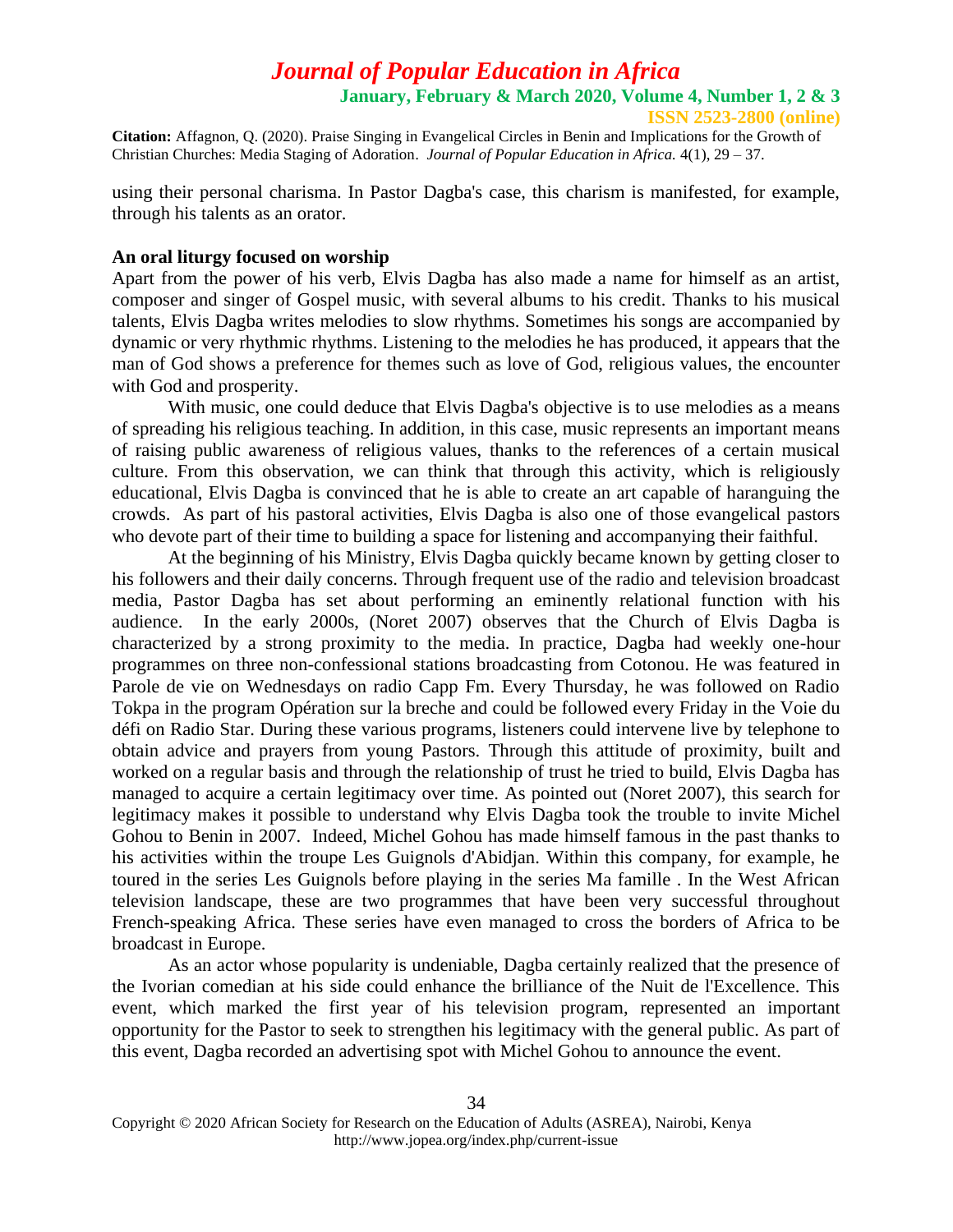**January, February & March 2020, Volume 4, Number 1, 2 & 3 ISSN 2523-2800 (online)**

**Citation:** Affagnon, Q. (2020). Praise Singing in Evangelical Circles in Benin and Implications for the Growth of Christian Churches: Media Staging of Adoration. *Journal of Popular Education in Africa.* 4(1), 29 – 37.

For François Gauthier, Associate Professor of Religious Science at the University of Fribourg, this type of association between two personalities is linked to the rise of a consumerist society, in search of authenticity, experience and belonging.

Moreover, François Gauthier notes that this type of action around an event is perfectly in line with a contemporary trend that affects all religions. Consequently, the Associate Professor of Religious Science emphasizes that we are witnessing a shift towards a total offer, a religion that offers a lifestyle and a resonance with everyday life and its challenges, a religion more focused on pragmatism than on a set of beliefs. The researcher points out that we see a great difference from what we used to see with institutionalized churches, a trend he calls Christianity 2.0. Given Michel Gohou's popularity throughout French-speaking Africa and Elvis Dagba's possible intentions, (Amouzouvi 2014) notes that these actions demonstrate how precisely identifiable actors use religion to become rich.

Driven by the momentum of the search for support in addition to its quest for legitimacy, Elvis Dagba also turned to the Beninese political sphere. The founder of the Ministry of Evangelization and the Development of Saints has thus become a defender of the actions of the current Head of State Patrice Talon. During the program Zone Franche, broadcast on March 11, 2018 on Canal 3 Benin, he declared: "I am Patrice Talon... I support him, because it was God who sent him. He is the right man for this country."

Following this statement, Elvis Dagba returned to the set of the Canal 3 television channel in March 2019. During this passage Dagba declared: "the President of the Republic is on the right path". The neat-looking pastor also took advantage of this media coverage to denounce a number of manoeuvres carried out by a small group of ill-intentioned people whose sole purpose was to destabilize President Patrice Talon.

Continuing his speech on the Canal 3 platform, Dagba said he was pleased to see that the fruits of the various reforms initiated by the executive power were already bearing fruit. During his time on Canal 3 Benin, the man of God reassured public opinion that the power of the break will not end his mandate with white elephants as it was the case in the past... On Sunday, March 3, 2019, Pastor Dagba somehow signed his return to the small screens after a long moment of silence. In fact, he had suddenly disappeared from the airwaves after an impressive media rise. Despite this media disappearance, which occurred after a promising start, Pastor Elvis, as he calls himself, does not fail to make certain statements in the press from time to time.

During the parliamentary elections of 28 April 2019, Elvis Dagba took the opportunity to reiterate his views on the absence of some opposition parties from electoral contests. In this regard, Elvis Dagba believes that the opposition parties are responsible for their exclusion from the race for deputies. Referring to the tense post-election climate, the Pastor believes that the Forces cauris pour un Benin Emergent parties of former President Boni Yayi and Restoring Hope of Candide Azannai did not do in time what they should do to comply with the electoral laws. Regarding the exclusion of these parties, Elvis Dagba said: "When you spend your time distracting yourself, going through funeral homes and not complying with the law, you find yourself in this position.

During his televised speech, Elvis Dagba then went on to say: "These opposition parties can only attack themselves... Whether you are a minority or not, the texts of the Republic are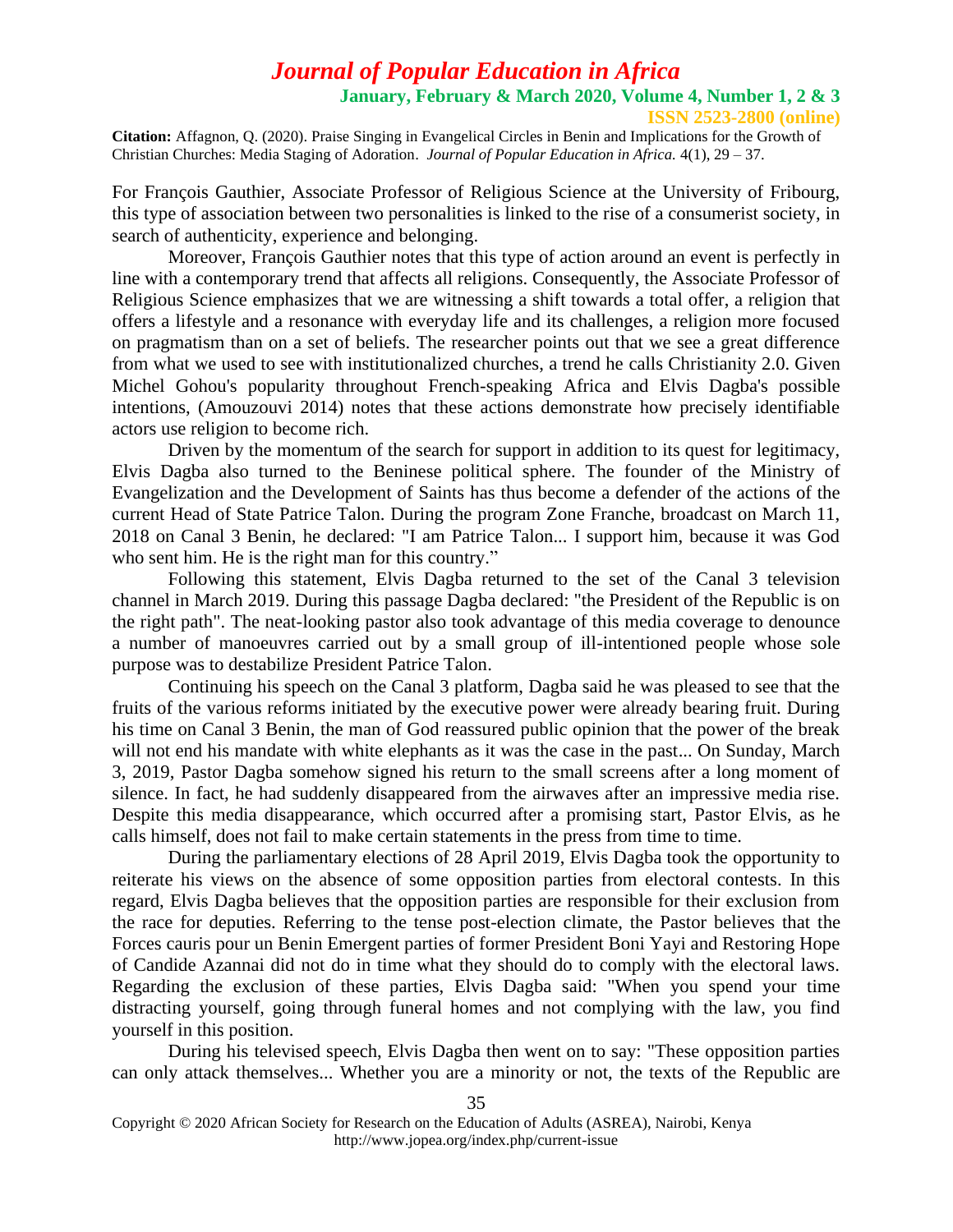**January, February & March 2020, Volume 4, Number 1, 2 & 3**

**ISSN 2523-2800 (online)**

**Citation:** Affagnon, Q. (2020). Praise Singing in Evangelical Circles in Benin and Implications for the Growth of Christian Churches: Media Staging of Adoration. *Journal of Popular Education in Africa.* 4(1), 29 – 37.

binding on the entire political class". Most of the time, the mediated statements of the young Beninese pastor are based on biblical quotations, accounts of experience or testimonies.

### **Recommendations**

Even if the use of social networks has a lot of advantages, they can be a source of destruction. Due to the power of these communication tools, many Christians start to see their faith only in terms of its effect on their lives, not its overall truthfulness. In such context, evangelist's moral demands are applicable only if they bring the kind of happiness followers think that it is the goal of their life. This interpretation of the faith can be problematic because when religion is privatized, the nature of what is good can change. Furthermore, this can lead sometimes to the loss of traditional values. In fact, the vision of the good life that Christians must conform to or something that they are trying to achieve, or a goal that they need to strive for in order to become fully and gloriously human tends to disappear.

Instead, Christians redefine well in terms of whatever is rewarding, and consumerism colonizes the religion beliefs. However, churches should have ethical obligation because when religion is commercialized, money becomes a crucial issue especially in a context where some evangelists actors are currently appropriating new technologies to shape new public spheres in Africa. Regarding the current developments in the technological infrastructure, the churches also have an ethical obligation to protect the safety and privacy of their members online. On YouTube for example, the illegal harvesting of the personal viewing habits and online identities of millions of users appear to be extremely lucrative. In a digital world where personal data is routinely bought and sold for commerce purposes, privacy is an important social value and evangelist followers expect their privacy to be respected. This will raise additional challenges that evangelic churches need to address in the future.

### **Conclusion**

In recent years, thanks to the dynamism of some pastors, the evangelical missions in Africa have been strongly involved in the modernization of theological production, so that they have become a source of influence. This influence requires the development of an innovation process based on music, among other things. In such a context, we are witnessing the appearance of a flowering of singers who put their talents at the service of the Lord. Through their activities, these singers focus on entrepreneurship through a wide range of products such as CDs, DVDs of concerts or collective prayers.

The use of traditional musical styles in addition to contemporary rhythms, combined with an increasing use of the media, has thus popularized evangelical praise that now speaks beyond the walls of the churches. Relying on the financial power and support of a large part of the population, as is the case in Benin, these activities generate significant income and sometimes pastors and other singers become true national stars whose prestige is enhanced by their regular appearances on television. Apart from music, the means used in the modernization of theological production in the evangelical churches are diverse. As we have seen in the Beninese context, this is for example televangelism, which uses the media to preach the good word. In general,